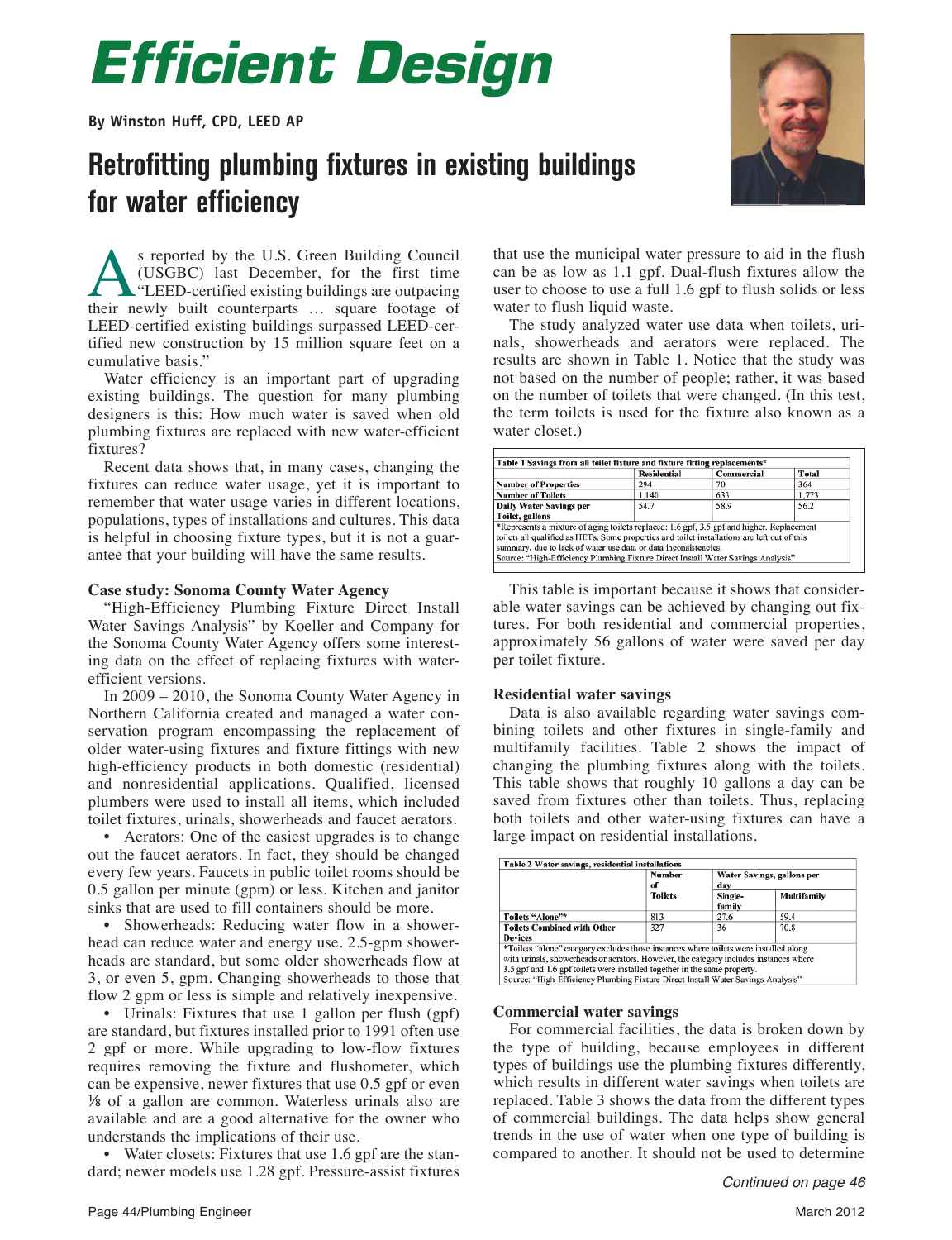### *Efficient Designs*

Continued from page 44

exact water usage in these types of buildings in different regions. It is meant to be used as a guide to help understand the magnitude of water savings by changing out

| Table 3 Water savings by commercial-institutional category |                                |                                                                                  |                                                                  |  |  |
|------------------------------------------------------------|--------------------------------|----------------------------------------------------------------------------------|------------------------------------------------------------------|--|--|
| <b>Nonresidential</b><br>Category                          | Number of<br><b>Properties</b> | Number of<br><b>Toilets</b><br>Replaced                                          | Average<br>Water<br>Savings per<br>Toilet.<br>gallons per<br>day |  |  |
| Office (including<br>medical offices)                      | 21                             | 96                                                                               | 34.6                                                             |  |  |
| <b>Retail &amp; Services</b>                               | 20                             | 57                                                                               | 194.3                                                            |  |  |
| <b>Hospitality</b> (lodging<br>& restaurants)              | 7                              | 366                                                                              | 45                                                               |  |  |
| Warehouse                                                  | 4                              | 29                                                                               | 35.9                                                             |  |  |
| Light<br>Manufacturing                                     | $\overline{4}$                 | 52                                                                               | 7.6                                                              |  |  |
| <b>Religious</b><br><b>Institutions</b>                    | $\overline{4}$                 | 19                                                                               | 150.8                                                            |  |  |
| <b>Mobile Home</b><br>Park                                 | $\overline{\mathbf{3}}$        | $\overline{c}$                                                                   | 197.3                                                            |  |  |
| <b>Health Club/Spa</b>                                     | 1                              | 12                                                                               | 443.8                                                            |  |  |
| Combined                                                   | 64                             | 633                                                                              | 64.6                                                             |  |  |
|                                                            |                                | Source: "High-Efficiency Plumbing Fixture Direct Install Water Savings Analysis" |                                                                  |  |  |

#### **Will Female Urinals Ever Gain Acceptance?**

Female urinals have been discussed for years, and several fixtures have been on the market at varying times. Last year, the magazine Plumbing Connection surveyed women in Australia to find out their thoughts on introducing female urinals in public restrooms and published the results in the article "We Know Squat About Female Urinals."

According to the article, women have some concerns about public restrooms in general. One is the long lines that can form, resulting in long waits. Even more than the long lines, women are concerned about the cleanliness of public restrooms, and the thought of touching any fixture causes women to cringe.

While urinals may be the answer to these concerns, will women actually use them? Two types of female urinals are available: a stand-up type and a squatting type. Both of these fixtures receive mixed reviews from women who are not accustomed to standing while urinating.

An average male takes approximately 30 seconds to use a urinal, while women on average take approximately 60 seconds, so the issue for long lines at the women's toilet may be solved with urinals. (Water closets in women's toilets are used for urination approximately 90 percent of the time.) However, women have to remove some of their clothing when using either a urinal or a toilet, so the time reduction may not be significant.

In conclusion, the idea of a women's urinal maybe well intended, but it may not find wide acceptance.















**Source:** "We Know Squat About Female Urinals, Plumbing Connection, Autumn 2011. You can read the article at www.worldplumbinginfo.com/article/we-knowsquat-about-female-urinals.

plumbing fixtures and toilets.

In this study the office building was accompanied by aerator installations along with the toilets. The retail and service installations were not accompanied by other fix-

| Table 4 Water savings by replaced toilet                                         |                                |                                                |                                                                      |  |  |
|----------------------------------------------------------------------------------|--------------------------------|------------------------------------------------|----------------------------------------------------------------------|--|--|
| Category                                                                         | Number of<br><b>Properties</b> | Number of<br><b>Toilets</b><br><b>Replaced</b> | Average<br>Water<br><b>Savings per</b><br>Toilet, gallons<br>per day |  |  |
| <b>Residential</b>                                                               |                                |                                                |                                                                      |  |  |
| Replace 1.6 gpf                                                                  | 17                             | 19                                             | 27.1                                                                 |  |  |
| Replace 3.5 gpf                                                                  | 165                            | 504                                            | 41.8                                                                 |  |  |
| Commercial                                                                       |                                |                                                |                                                                      |  |  |
| Replace 1.6 gpf                                                                  | 8                              | 335                                            | 25.8                                                                 |  |  |
| Replace 3.5 gpf                                                                  | 45                             | 235                                            | 102.8                                                                |  |  |
| Combined                                                                         |                                |                                                |                                                                      |  |  |
| Replace 1.6 gpf                                                                  | 25                             | 354                                            | 25.9                                                                 |  |  |
| Replace 3.5 gpf                                                                  | 210                            | 739                                            | 61.2                                                                 |  |  |
| <b>Total</b>                                                                     | 235                            | 1.093                                          | 49.8                                                                 |  |  |
| Source: "High-Efficiency Plumbing Fixture Direct Install Water Savings Analysis" |                                |                                                |                                                                      |  |  |

ture replacements. Half of the hospitality (lodging and restaurants) installations and half of the religious instal-

lations were accompanied by aerator installs. The health club/spa installation of 12 toilets was accompanied by the installation of three high-efficiency urinals. The sample size for the health club/spa and mobile home park categories is such that the savings data may not be representative of these facilities and cannot be applied with confidence to other similar end uses.

It is interesting to see the amount of water savings when fixtures are changed in retail and service facilities. Nearly 200 gallons of water per day can be saved.

#### **Water savings from toilets**

In this study, some of the toilets that were removed were 3.5 gpf fixtures, while others were 1.6 gpf. This is a hot topic with some in the industry. Can you achieve enough water savings to justify replacing 1.6 gpf fixtures with 1.28 gpf fixtures?

Table 4 shows that replacing 3.5 gpf fixtures does make a difference as expected. It also shows that replacing 1.6 gpf fixtures with 1.28 gpf versions can save almost 26 gallons per toilet in residential facilities.

Continued on page 48